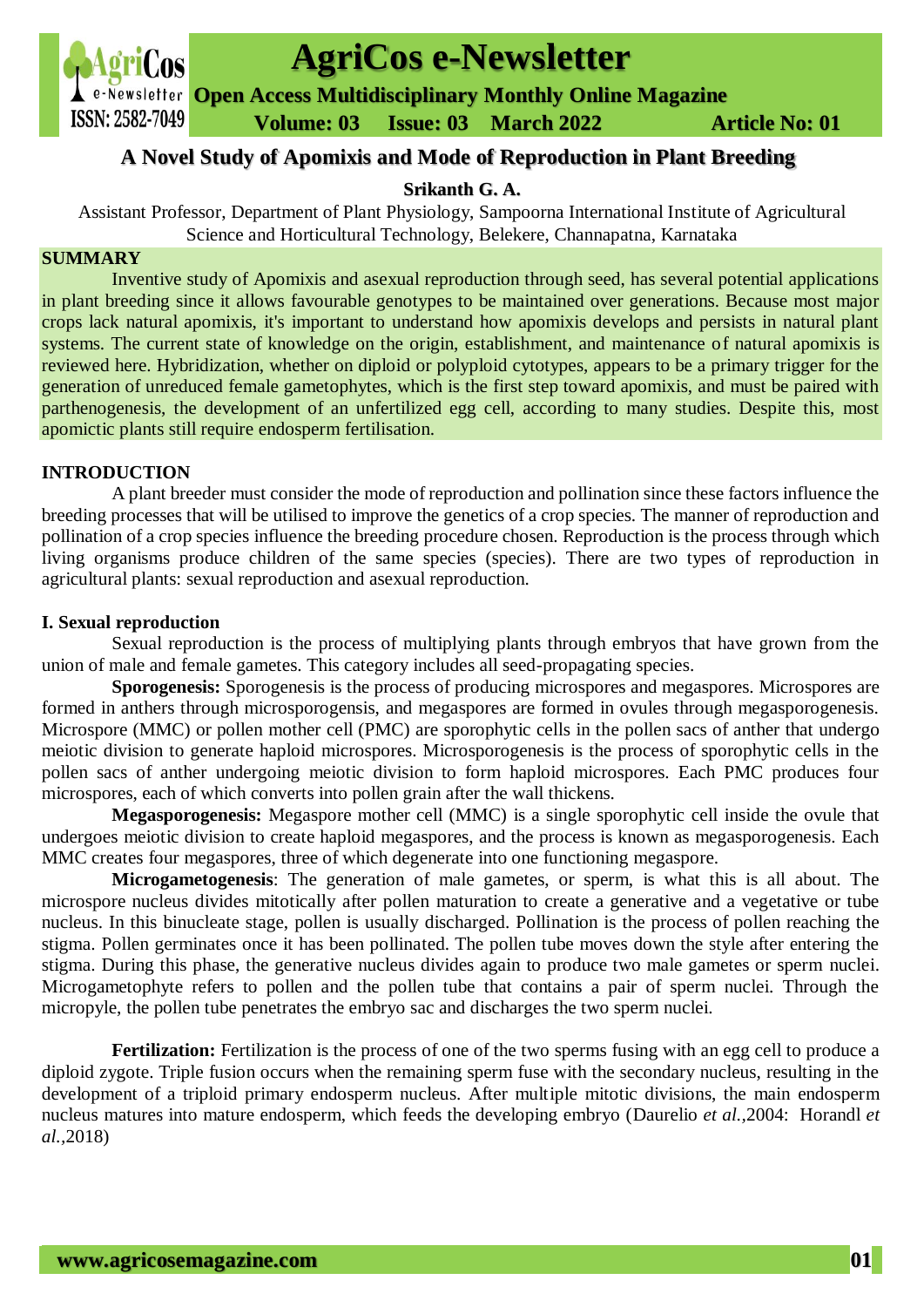

**II. Asexual reproduction:** Asexual reproduction is the process of multiplying plants without the union of male and female gametes. Vegetative plant parts or vegetative embryos that develop without sexual fusion can both reproduce asexually (apomixis). As a result, there are two types of asexual reproduction: vegetative reproduction and apomixis. Plant multiplication by use of numerous vegetative plant parts is referred to as vegetative reproduction. Natural vegetative reproduction and artificial vegetative reproduction are the two types of vegetative reproduction.

 **Natural vegetative reproduction:** Underground stems, sub aerial stems, roots, and bulbils are all used in nature to multiply specific plants. Underground stems (a modified clump of stems) give rise to new plants in several crop species. Rhizome, tuber, corm, and bulb are the four forms of underground stems. The following are some instances of plants that reproduce by means of underground stems:







**Bulb: Onion** 

**Artificial vegetative reproduction** Artificial multiplication of plants using vegetative elements. Cuttings of stems and roots, as well as layering and grafting, are used to reproduce.

**Apomixis:** Apomixis is the term for seed development that occurs without sexual fusion (fertilization). Apomixis is a condition in which an embryo develops without being fertilised. As a result, apomixis is asexual reproduction.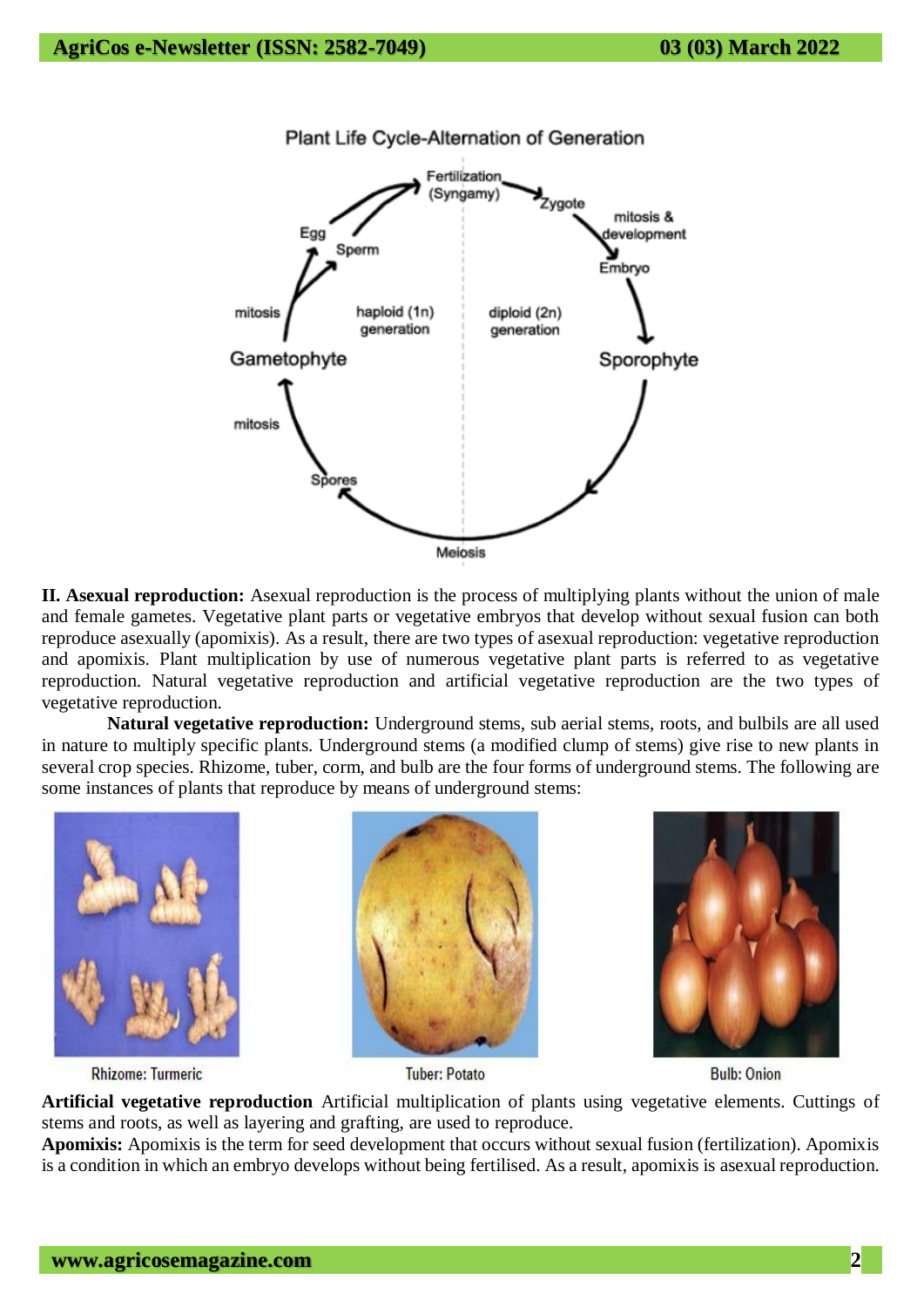Apomixis can be seen in a variety of crop species. Apomixis is the sole way for some animals to reproduce. Obligate apomixis is the name given to this type of apomixis. However, in other species, sexual reproduction occurs alongside apomixes (Barke *et al.,* 2018).

There are four types of apomixis: viz.

1) Parthenogenesis, 2) Apogamy, 3) Apospory and 4) Adventive Embryony.

 Parthenogenesis is the process of a woman becoming a mother. The creation of an embryo from an egg cell without fertilisation is referred to as parthenogenesis. Apogamy is the term for when two people are married. Apogamy is the formation of an embryo from synergids or antipodal cells of the embryosac. Apospory is the third type of spore. The initial diploid cell of the ovule outside the embryosac develops into another embryosac without reduction in apospory. Without fertilisation, the embryo develops directly from the diploid egg cell. Embryony with a sense of adventure. Adventive embryony is the development of an embryo directly from the diploid cells of an ovule that are outside the embryosac and belong to either the nucellus or the integuments (Krahulcova *et al.,* 2011: Schmidt *et al*., 2014).



#### **Apomixis – classification and significance in plant breeding**

Apomixis is a Greek word that combines the words "APO" (away from) and "mixis" (process of mixing or mingling). It occurs when a sexual reproductive process occurs instead of the regular sexual processes of reduced division and fertilisation. In other words, apomixes is a sort of reproduction in which homologous structures' sexual organs participate, but seeds are generated without gametes being united. The seeds produced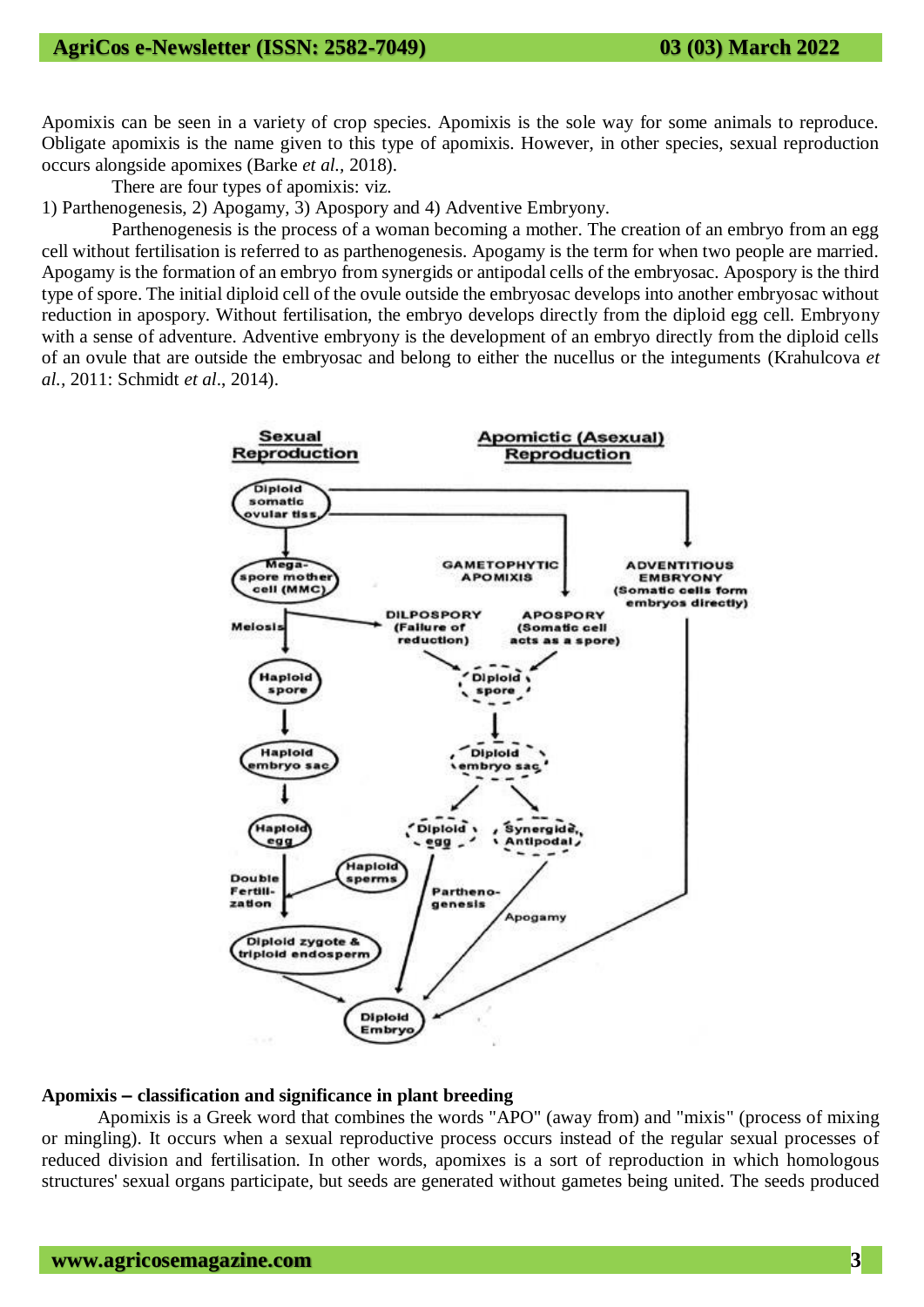in this manner are vegetative in nature. Obligate apomixis occurs when apomixis is a plant species' only means of reproduction (Burgess *et al.,* 2012).

 Facultative apomixis, on the other hand, happens when gametic and apomictic reproduction occur in the same plant. Leuwenhock is credited with being the first to notice this occurrence as early as 1719 in *Citrus* seeds.

 Apomixis is widely distributed among higher plants. More than 300 species belonging to 35 families are apomictic. It is most common in Gramineae, Compositae, Rosaceae and Rutaceae. Among the major cereals maize, wheat and pearl millet have apomictic relatives.

#### **Types of Apomixis**

# 1. **Recurrent Apomixis**

 When meiosis is disrupted (sporogenesis fails), an embryo sac develops from the MMC or megaspore mother cell (archesporial cell) or from a neighbouring cell (in that case MMC disintegrates). As a result, the egg cell is diploic. Without fertilisation, the embryo develops directly from the diploid egg-cell. Recurrent apomixis includes somatic apospory, diploid parthenogenesis, and diploid apogamy. Diploid parthenogenesis and apogamy, on the other hand, occur solely in aposporic (somatic) embryo-sacs. As a result, recurring apomixis is caused by the somatic or diploid aposory. (Aliyu *et al.,* 2010).

# **2. Non -recurrent Apomixis**

 Without fertilisation, an embryo develops directly from a normal egg cell (n). Because an eggcell is haploid, the resultant embryo is haploid as well. This includes haploid parthenogenesis, haploid apogamy, and androgamy. Apomixis of this nature is quite uncommon. They do not reproduce and, like com, are solely of genetic importance.

#### **3. Adventive Embryony**

 In oranges and roses, for example, embryos develop from a single cell or a group of cells in the nucellus or in the integuments. It is not classified as recurrent apomixis since it occurs outside the embryo sac, yet it is regenerated with the same accuracy.

#### **Conclusion and advantages**

 The genetic content of plants reproduced through amphimixis is altered by the two sexual processes of self- and cross,fertilization, followed by segregation. In such plants, inbreeding and uncontrolled outbreeding also tend to disrupt heterozygote superiority. Apmicts, on the other hand, prefer to preserve their carriers' genetic structure. They can also pass down heterozygote benefits from generation to generation. As a result, such a process could be very useful in plant breeding, where maintaining genetic consistency across generations for both homozygozity (in seIfer varieties) and heterozygozity (in hybrids of both seIfers and outbreeders) is the most important goal. Furthermore, because apomixis prevents fertilisation, it may disrupt the efficient exploitation of maternal influence, if any, as reflected in the progenies, whether early or late, because it causes the perpetuation of only maternal individuals and maternal traits. Horticultural crops, particularly fruit trees and ornamental plants, are the most susceptible to maternal impacts.

#### **CONCLUSION**

 Apomixis is a complex developmental characteristic that, if introduced into major crops, is projected to have a huge impact on plant breeding, decreasing the time it takes to generate a new variety and increasing profitability. Currently, apomixis is used to create forage cultivars, although there are no studies demonstrating lack of genetic homogeneity or genetic degradation in those cultivars. The mechanisms underlying the emergence and dynamics of apomixis in natural plant populations, as well as the potential results of apomixis in natural systems and its role in plant evolution, have been obscured for a long time. Knowledge of the genetic and ecological factors governing developmental interactions between meiotic and apomictic pathways, as well as population dynamics at local and regional scales, can help us not only decipher the strategies plants use to respond and adapt to the environment, but it can also be used to improve apomictic crop management and production practises.